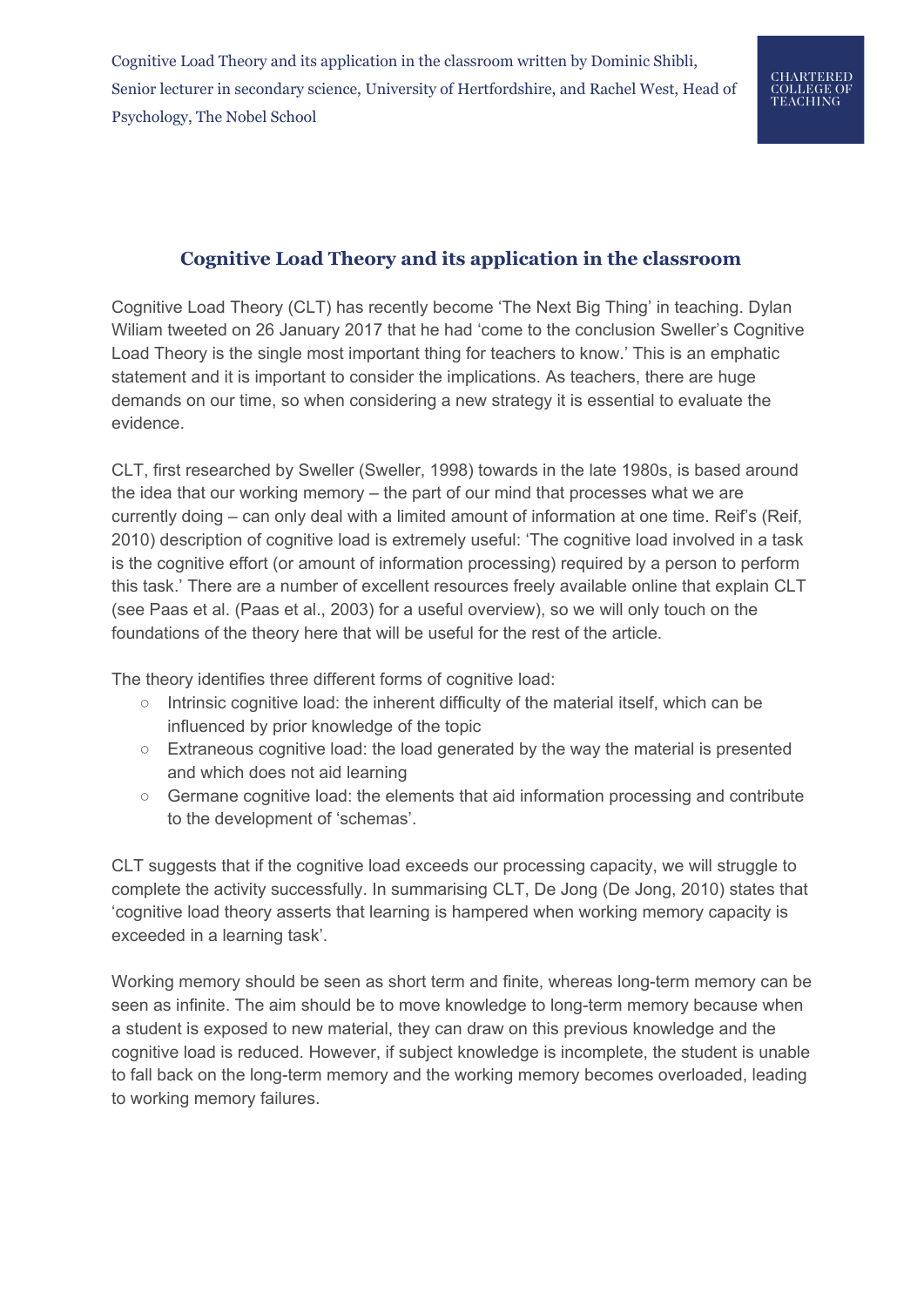According to Gathercole and Alloway (Gathercole and Alloway, 2007), indications of working memory failures include:

- incomplete recall
- failing to follow instructions
- place-keeping errors
- task abandonment.

Of course, there are many other reasons for these that are not related to CLT; however, if teachers understand how this theory applies to their classroom, they can plan their lessons in a way that takes into account cognitive load.

## **Reducing cognitive load**

Intrinsic cognitive load can be reduced by breaking down the subject content, sequencing the delivery so that sub-tasks are taught individually before being explained together as a whole. The idea is to not overwhelm a student too early on in the introduction of new work. Extraneous cognitive load can be reduced by the way in which instructions are presented. We make sense of new material by referencing schema or mental models of pre-existing knowledge. Lack of clarity in instruction puts too high a load on the working memory, and so too much time is spent problem-solving the instructions as opposed to new schema formation. For example, lessons that use PowerPoint with excessive writing and the teacher talking at the same time, can inadvertently generate excessive cognitive load and lead to working memory failures. Chandler and Sweller (Chandler and Sweller, 1991) write that 'Cognitive Load Theory suggests that effective instructional material facilitates learning by directing cognitive resources towards activities that are relevant to learning.'

#### **Introducing ideas within a topic**

Van Merriënboer et al. (Van Merriënboer et al., 2003) recommend using simple-to-complex sequencing to try to reduce cognitive load. They advise starting with worked-out examples (where a full solution is shown, which students then have to apply to a new question), then moving into completion assignments (where a partial solution is given and they have to complete it themselves), and then moving to conventional tasks, where they are simply given the question. This acts as a form of scaffolding, which helps students to learn independently, without necessarily needing the help of their teacher for each stage.

Renkl and Atkinson (Renkl and Atkinson, 2003) further investigated this fading form of scaffolding. They suggested that moving through activities sequentially could reduce intrinsic load, as learners will have already mastered some of the knowledge they need to work out a solution in an earlier skill stage. Therefore, their research recommends beginning with a model (a complete example), gradually removing completed steps, which the learner will have to complete independently, and finally leaving just the to-be-solved problem.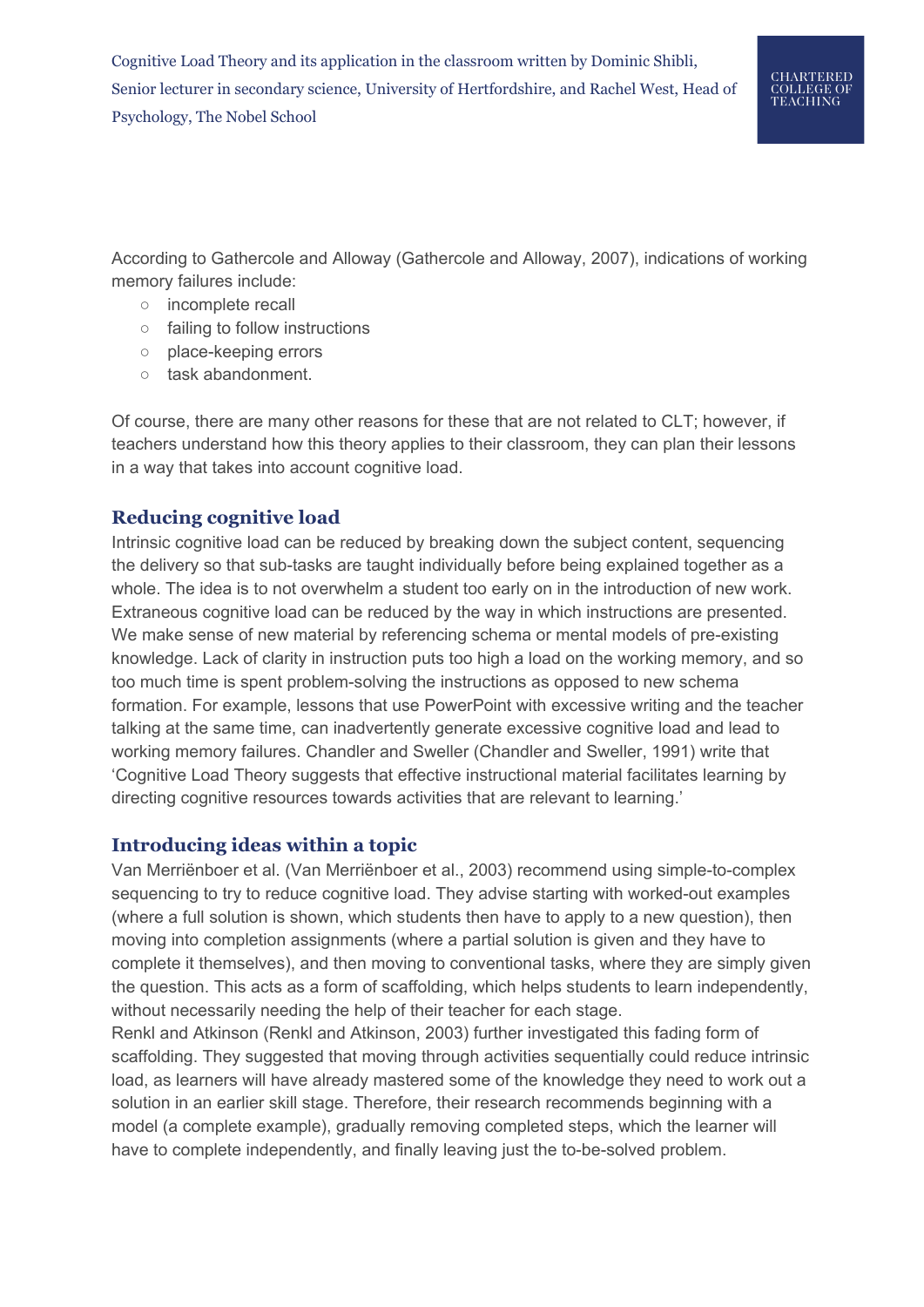These principles can be readily applied in the classroom by beginning with a model answer, then providing a writing frame/structure with a lot of information, followed by a writing frame/structure with less information, then finally a question that learners must complete independently without a writing frame. It is worth, though, being aware of the 'expertise reversal effect' suggested by Kalyuga et al. (Kalyuga et al., 2003), whereby if you continue to provide worked-out examples for experts, their usefulness is significantly reduced. Cognitive load theorists suggest this is because worked-out examples contain information that an expert could work out for themselves, making it redundant and therefore extraneous cognitive load rather than useful germane cognitive load.

#### **Presenting information to minimise cognitive load**

Chandler and Sweller (Chandler and Sweller, 1992) found evidence of the split-attention effect. This occurs when different sources of information discussing the same topic are separated by time or space, such as a diagram with a key that corresponds to separate text next to it. When information is presented in this way, it is left to the learner to attempt to amalgamate it, which generates extraneous cognitive load. Therefore, it is recommended that if one of the sources adds nothing new, it should be eliminated. However, if it is essential to include both sources, they should ideally be physically integrated (e.g. texts and diagrams combined). This way, extraneous cognitive load is reduced and working memory capacity can be used for intrinsic and germane cognitive load instead.

## **A word of caution**

There are, of course, issues with CLT. Reif (Reif, 2010) writes that if cognitive load is reduced too much, 'the entire learning process would consist of too many small steps – and would thus become unduly fragmented and long'. There are also issues to do with the hypothesis being unfalsifiable. Doug Holton (Holton, 2009) points out that it is difficult to measure cognitive load, and therefore difficult to generate evidence to prove the theory. An important question, though, is whether it is useful in the classroom. Ashman (Ashman, 2017) has explained that an understanding of CLT changed his maths teaching, and offers the following four examples:

- 1. I don't read out my slides avoid simultaneous oral and text presentation
- 2. Break it down, further pause for practice between individual problem types (this leads directly into number 3)
- 3. Example-problem pairs give a worked example alongside an almost identical question
- 4. Stop after five minutes advise students never to spend more than five minutes trying to solve a homework problem

So is CLT the single most important thing for a teacher to know? Perhaps not – it is a bold claim. But, if used correctly, it can improve teacher instruction, which is an important variable in the complex classroom environment.